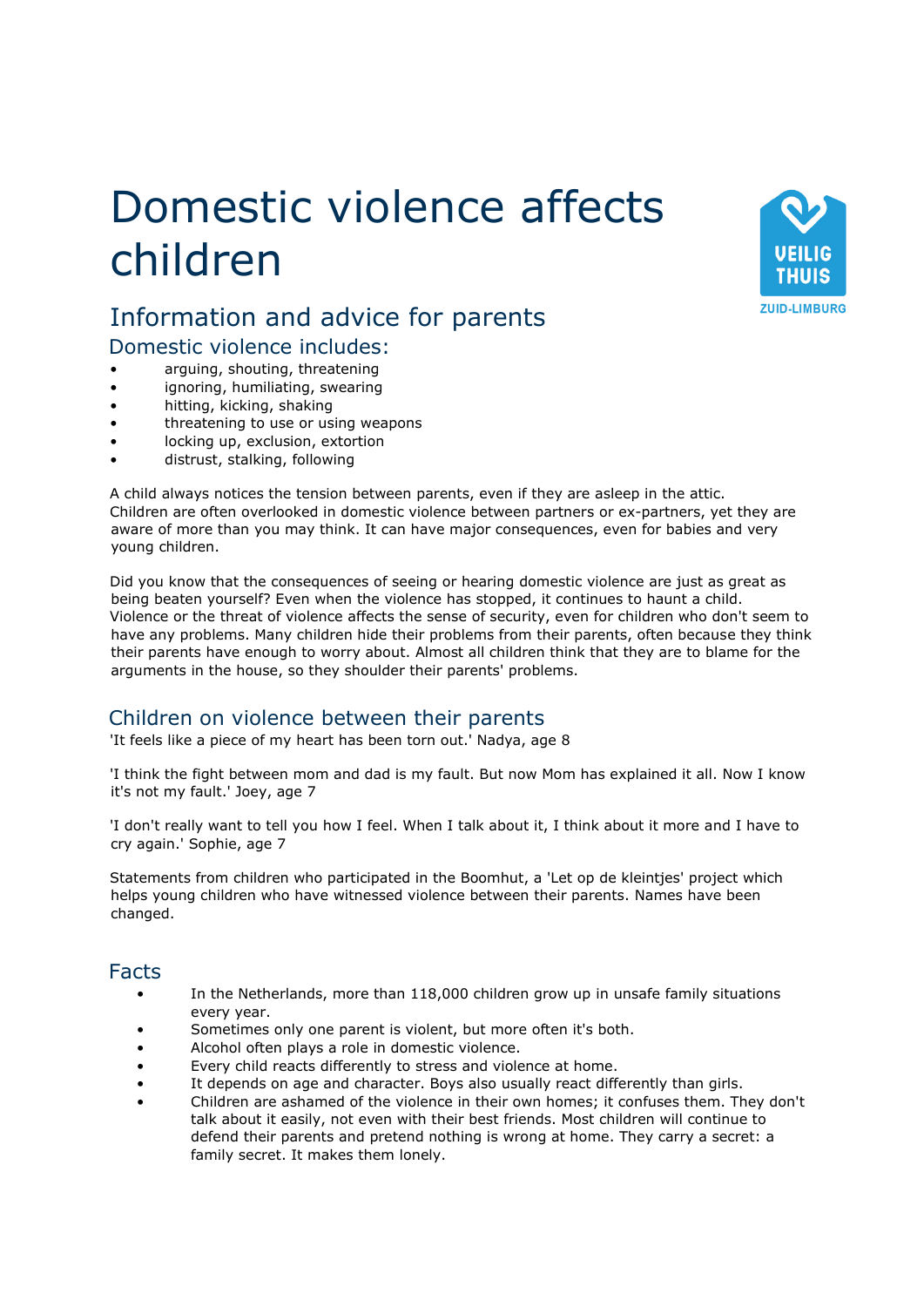## Consequences for children at different ages

#### $0 - 2$  years

- stunted growth
- frequent crying
- eating and sleeping problems
- **listlessness**

#### $2 - 6$  years

- anxious and easily startled
- headaches and stomach aches
- remarkably loud or remarkably quiet
- aggressive towards peers

#### $6 - 12$  years

- obstinate behaviour
- disappointing results at school
- withdrawing, being absent
- easily angered

#### 12 and older

- truancy or other school problems
- vandalism
- running away
- drug and alcohol use

Children who witness domestic violence are more likely to experience domestic violence again in adulthood, either as victims or as perpetrators.

The longer the violence lasts, the more often it occurs, the more serious the violence, or the younger the child, the greater the consequences—and they won't go away on their own. Children continue to feel the threat of repeat violence, even if it has stopped for a while.

## What can you do for your child?

If the violence at home has not stopped yet:

- Agree with your partner that you will stop arguing and make a concrete plan for this. Read the folder 'How do I keep my relationship healthy and safe?' from Movisie and take the test.
- First, ensure the safety of your children and yourself.
- If the threat is serious, go to the police.
- Talk to your GP, a family member or someone you trust. You can also visit the child health clinic.
- Contact Veilig Thuis in your region. They know exactly what help is available in your area. Veilig Thuis is also there for the abusive partner.

## What can you do for your child?

If the violence at home has stopped:

- Your child has to process what happened. Please contact your general practitioner or your district team for this. They can work with you to determine what help your child needs. The sooner you do this, the better.
- Talk to your child in a way they can understand.
- Try to restore the child's confidence.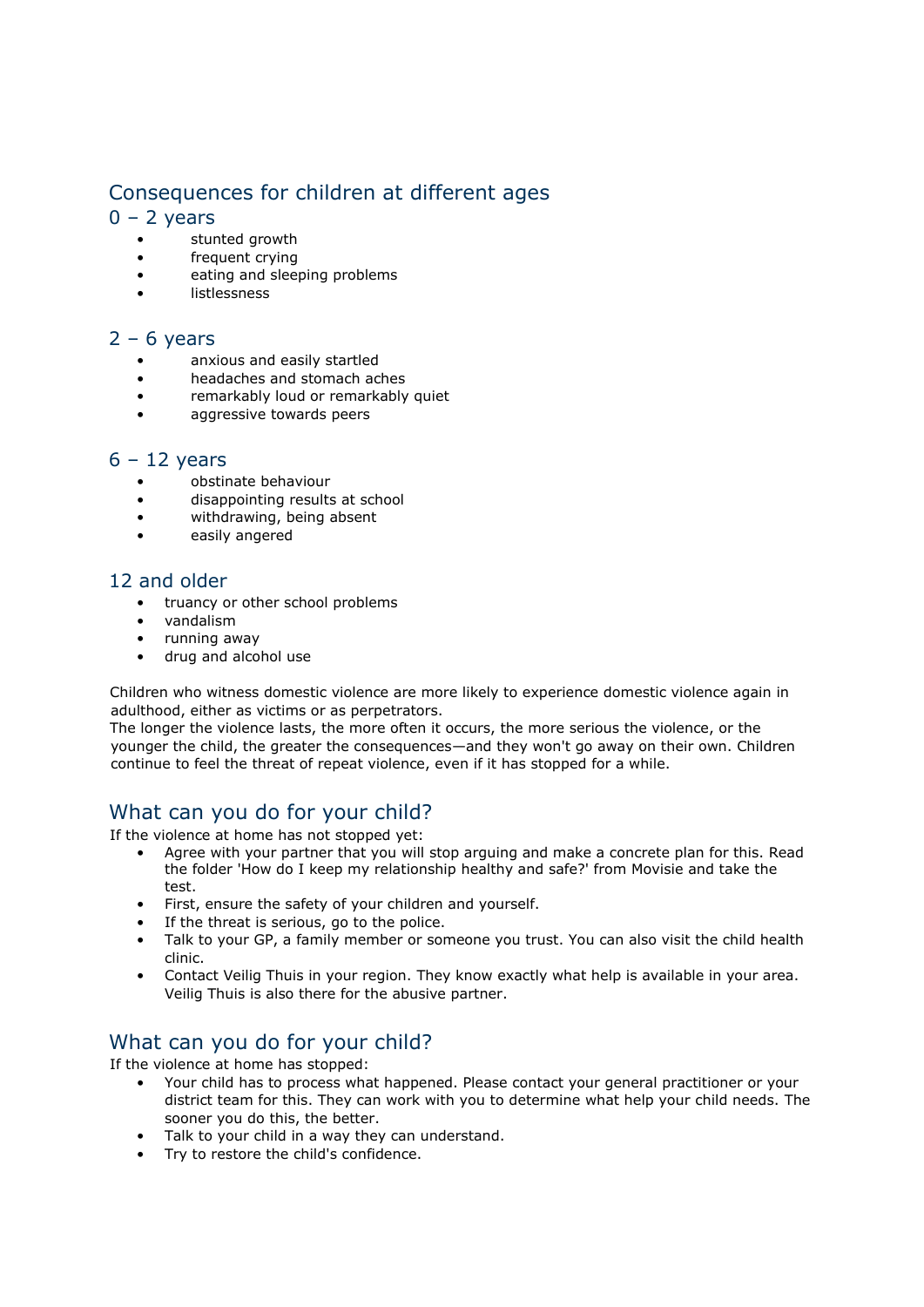- Seek support from people who you and your child trust.
- Professional help
- Professional counsellors can help your children cope with the violence they have experienced. This often happens in groups, together with other children who have similar experiences.
- Social workers can support you if you want to talk to your children about what they have been through. Do not hesitate to ask for this!
- Seek help for yourself, together with your partner if possible. That is also in the best interests of your children!
- What can group help mean for children?
- Less anxiety
- More fun
- More confidence
- More social skills
- Greater sense of security

## Support in a group really helps

'I like it so much here. I can talk about things I wouldn't dare to talk about otherwise.' Boy, age 10 'I feel safe here, like someone is protecting you' Mariam, age 8

'She is much happier. It's as if a weight has fallen off her shoulders. She has truly become a child again and is happy to be part of the group.' parents of Lisa, age 9

Statements from children who participated in the Boomhut, a 'Let op de kleintjes' project which helps young children who have witnessed violence between their parents. Names have been changed.

## Tips for parents

- Show that an argument does not have to lead to domestic violence
- Show that it is important to make amends
- Let your children know you love them: give them compliments and attention.
- Do fun things and activities together.
- Tips for talking to your children
- Talk to your child about what happened—together with their siblings as well as separately.
- Ask your child how they experienced the violence.
- Show understanding; acknowledge the way your child experienced the violence, even if you experienced it differently.
- Explain to your child that it was not their fault.
- Ask your child who else they would like to talk to.
- Tips in case of divorce
- Do not argue in the presence of the children, about visiting arrangements, for example.
- Make good agreements with each other about where and when you will discuss matters concerning the children.
- Do not talk negatively to your children about your ex-partner.

## A helping hand

Besides professional help, your child may need extra support, for example, from a teacher at school or the mother of a good friend—someone to confide in. Talk to your child about this. Children usually recover well from the consequences of domestic violence, but recovery takes time. The sooner a child gets help, the better.